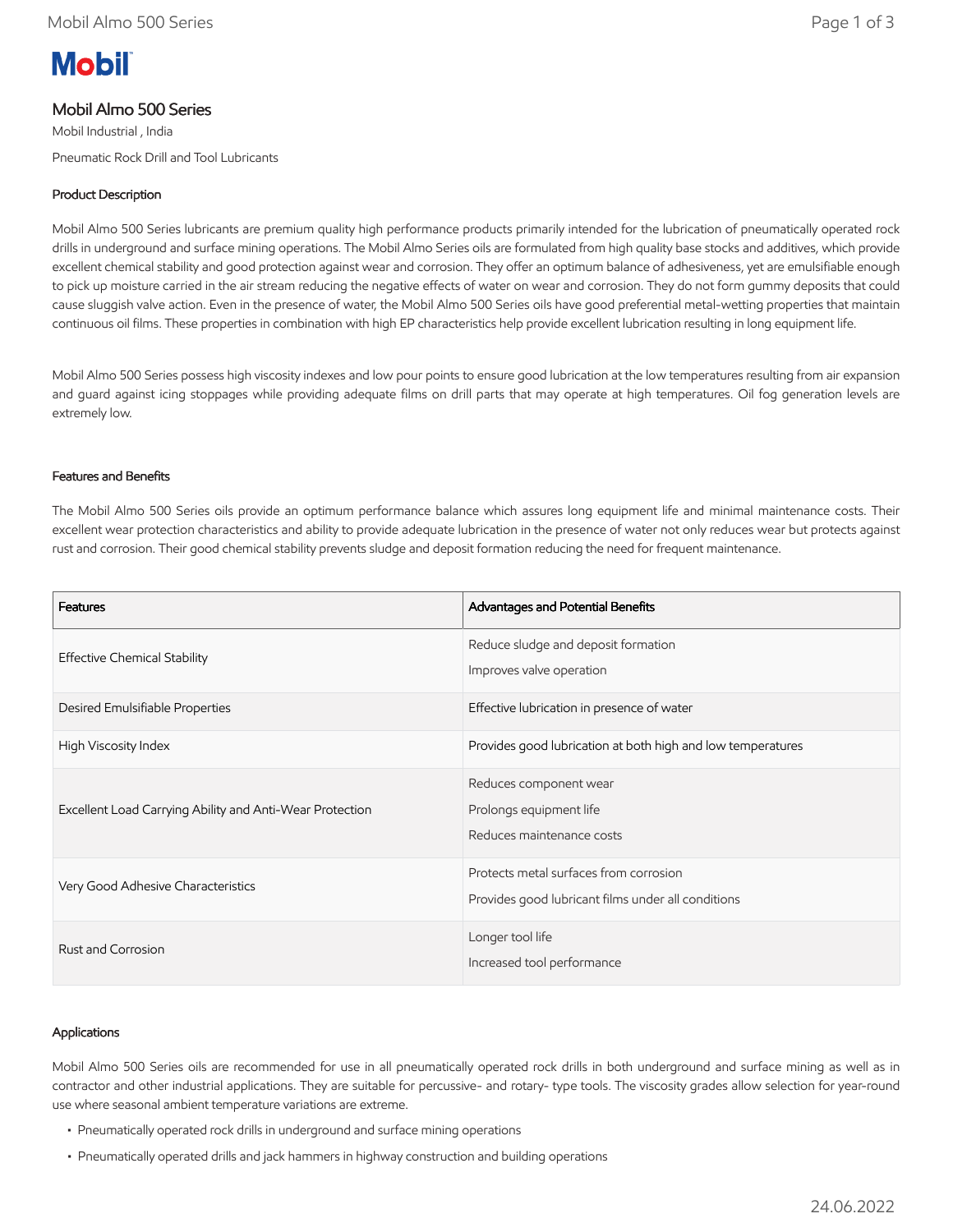## Mobil Almo 500 Series Page 2 of 3

- Rock drills in quarry operations
- Percussion and rotary air-operated tools in industrial applications

## Properties and Specifications

| Property                                         | <b>ALMO</b><br><b>MOBIL</b><br>524 | MOBIL ALMO<br>525 | MOBIL ALMO<br>527 | MOBIL ALMO<br>529 | MOBIL ALMO<br>530 | <b>MOBIL</b><br><b>ALMO</b><br>532 |
|--------------------------------------------------|------------------------------------|-------------------|-------------------|-------------------|-------------------|------------------------------------|
| Grade                                            | <b>ISO 32</b>                      | <b>ISO 46</b>     |                   |                   | <b>ISO 220</b>    | <b>ISO 320</b>                     |
| Density @ 15.6 C, kg/l, ASTM D4052               | 0.88                               | 0.883             | 0.899             | 0.893             | 0.898             | 0.902                              |
| Flash Point, Cleveland Open Cup, °C,<br>ASTM D92 | 170                                | 188               | 220               | 220               | 220               | 232                                |
| Kinematic Viscosity @ 100 C, mm2/s,<br>ASTM D445 | 5.5                                | 7.3               | 11.5              | 16.5              | 19.7              | 24.9                               |
| Kinematic Viscosity @ 40 C, mm2/s,<br>ASTM D445  | 32                                 | 46                | 100               | 172               | 220               | 320                                |
| Pour Point, °C, ASTM D97                         | $-51$                              | $-30$             | $-27$             | $-24$             | $-24$             | $-21$                              |
| Viscosity Index, ASTM D2270                      | 108                                | 105               | 100               | 102               | 100               | 99                                 |

#### Health and Safety

Health and Safety recommendations for this product can be found on the Material Safety Data Sheet (MSDS) @ [http://www.msds.exxonmobil.com/psims](http://www.msds.exxonmobil.com/psims/psims.aspx) /psims.aspx

All trademarks used herein are trademarks or registered trademarks of Exxon Mobil Corporation or one of its subsidiaries unless indicated otherwise.

02-2022

ExxonMobil Services & Technology Private Limited (CIN: U74900KA2015FTC080245) Tower A, 5th Floor, Crescent #1, Prestige Shantiniketan Building, Whitefield Main Road, Bangalore – 560048, Karnataka, India

+918071085300 [http://www.exxonmobil.com](http://www.exxonmobil.com/)

Typical Properties are typical of those obtained with normal production tolerance and do not constitute a specification. Variations that do not affect product performance are to be expected during normal manufacture and at different blending locations. The information contained herein is subject to change without notice. All products may not be available locally. For more information, contact your local ExxonMobil contact or visit [www.exxonmobil.com](http://www.exxonmobil.com/)

ExxonMobil is comprised of numerous affiliates and subsidiaries, many with names that include Esso, Mobil, or ExxonMobil. Nothing in this document is intended to override or supersede the corporate separateness of local entities. Responsibility for local action and accountability remains with the local ExxonMobil-affiliate entities.